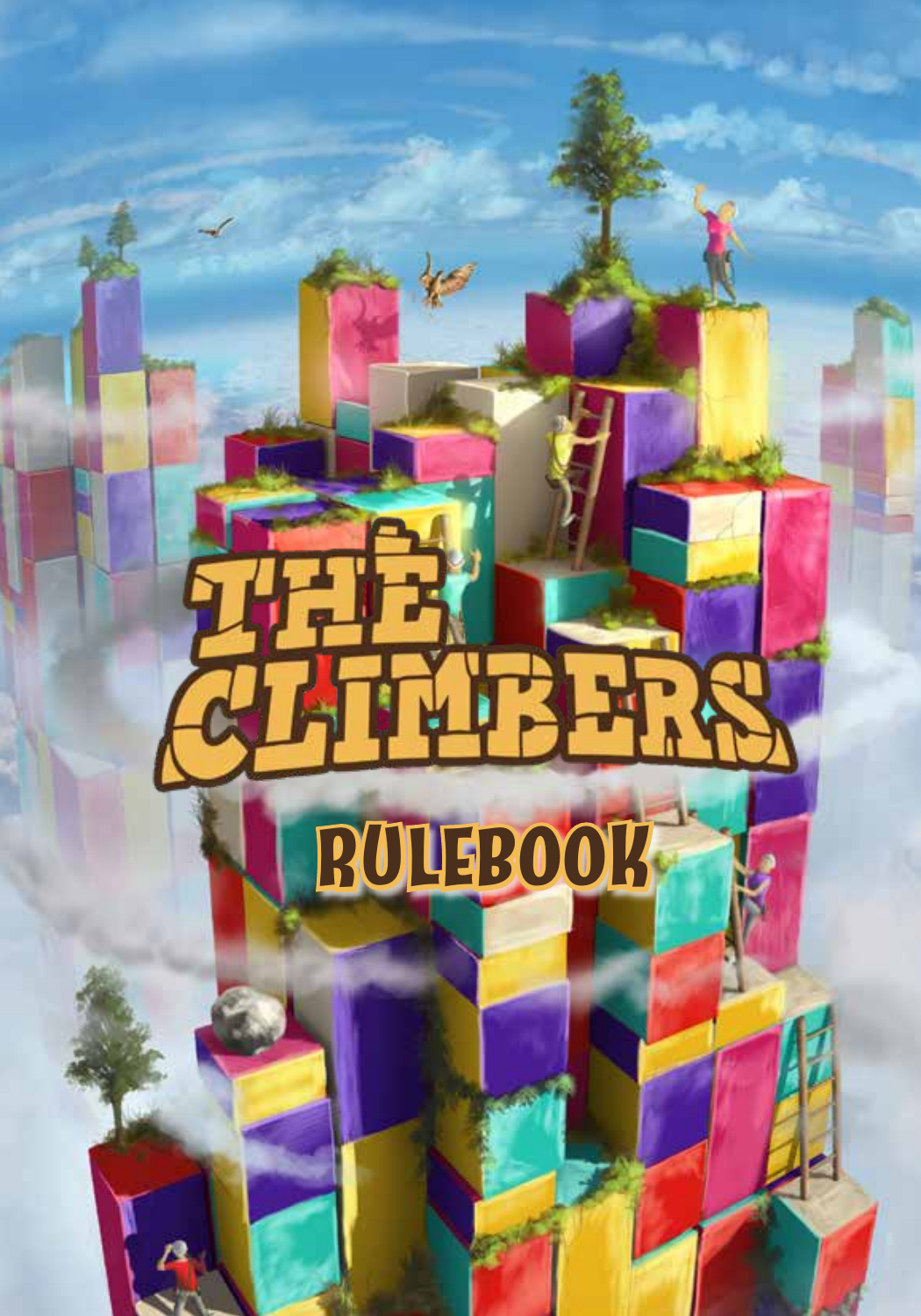### **Introduction/Overview**

*The Climbers gaze at the enormous mountain of colorful blocks towering before them. The goal is simple: climb to the highest level they can. However, getting there looks to be more challenging than originally thought. Only one Climber will come out on top. Will it be you?*

Your goal is to be at a higher level than all other Climbers at the end of the game. As you climb, you may move and rotate blocks. Ladders help you scale large distances. Blocking disks prevent others from using a specific block. Use your tools wisely—and at the right time—to make the best possible moves in your climb towards victory!

### **Components**

- $\Box$  35 blocks
	- $\bullet$  12 Size 1 blocks half-cubes
	- $\bullet$  12 Size 2 blocks cubes
	- $\bullet$  9 Size 4 blocks double cubes
	- 2 large neutral blocks triple cubes

*All blocks except the 2 neutral blocks have the following colors on opposing sides:*

- l *Teal / Purple*
- l *Yellow / Red*
- l *Pink / Neutral*
- 5 Climbers (1 in each player color)
- 5 blocking disks (1 in each player color)
- $\blacksquare$  5 short ladders
- $\blacksquare$  5 tall ladders

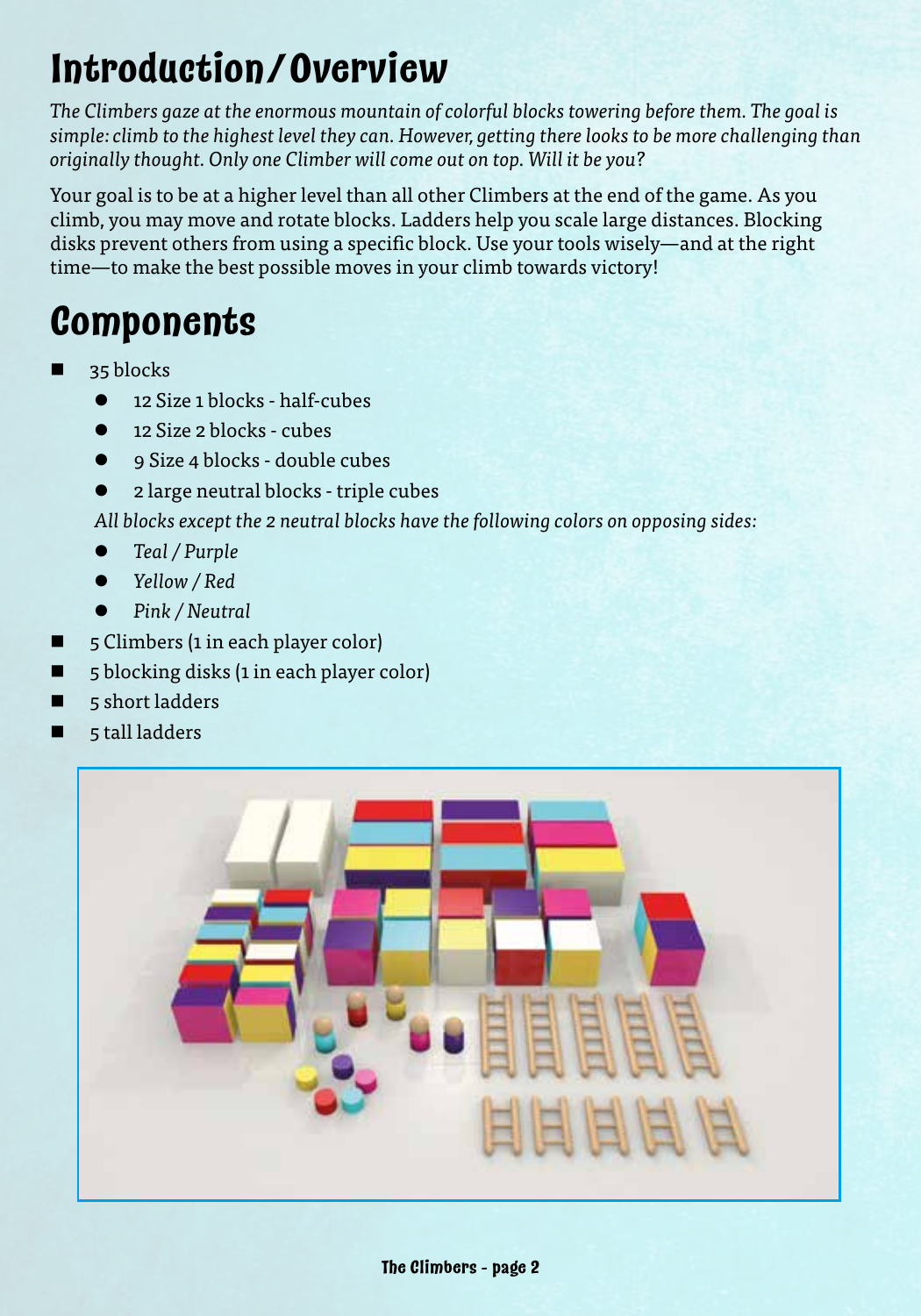## **Preparation**

1. Place the 2 large neutral blocks vertically next to each other in the middle of the table.



2. Place all of the remaining blocks around the two neutral ones so that both neutral blocks are completely hidden. Blocks may be placed in any direction, but the bottom side of each block must have full contact with the block(s) underneath. There cannot be any holes or overhanging blocks.



*All players should join together in building the structure! We recommend placing the larger blocks closer to the bottom and the smaller blocks towards the top.*

3. Each player chooses a Climber and takes one short ladder, one tall ladder, and the corresponding blocking disk. Return all remaining Climbers, blocking disks, and ladders to the box.



4.Place all Climbers on the table near the structure.



5. The player who most recently climbed a mountain goes first. Otherwise, randomly determine the starting player.

### **Gameplay**

Beginning with the starting player and continuing clockwise, players take turns moving their Climbers if possible, moving and/or rotating one block if desired, and utilizing ladders or blocking disks to reach the top.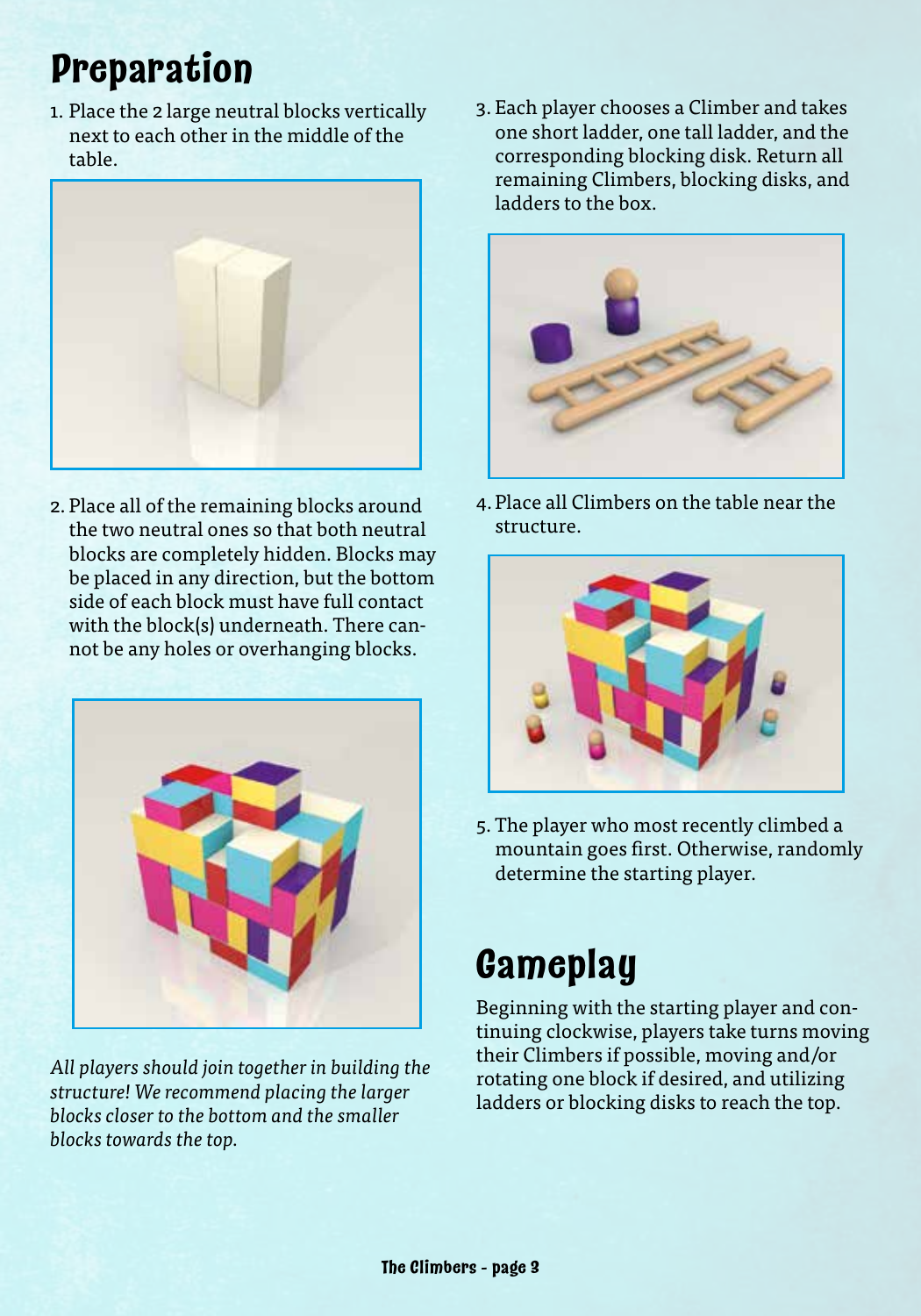#### **Player Turn**

- 1. You may optionally move your Climber across and/or up the structure as far as legally possible.
- 2. You may optionally move and/or rotate an unoccupied, free block.
- 3. You may optionally move your Climber across and/or up the structure as far as legally possible again.
- 4.You may optionally place your blocking disk on an unoccupied block.
- 5. In turn order and beginning to the left of the active player, each player may optionally move their Climber across and/or up the structure as far as legally possible.
- 6.Play passes to the left.

#### **Moving Your Climber**

When moving, you may move across and/ or up as many blocks as legally possible, crossing multiple blocks at a time. You can only move onto a neutral block or a block of your own color. Therefore, all blocks—except neutral ones—can only be occupied by one Climber. Multiple Climbers can occupy the same neutral surface if there is enough space.



### **All About Blocks**

Blocks are divided into smaller, imaginary squares. They show how many Climbers can occupy the same neutral block and where other blocks can be placed when moving them on top.



#### **Size 1 blocks**

Size 1 blocks can be placed horizontally (laying down) or vertically (standing up). When laying down, the block is at eye-level with the Climber. You may move up and onto a horizontal Size 1 block without a ladder. Laying down, up to 4 Climbers can occupy a neutral Size 1 block. When standing up, the height of the block is 2. You may not move up and onto a vertical Size 1 block without a ladder. Standing up, up to 2 Climbers can occupy a neutral Size 1 block.



*The Red Climber is able to climb 2 steps in one move.*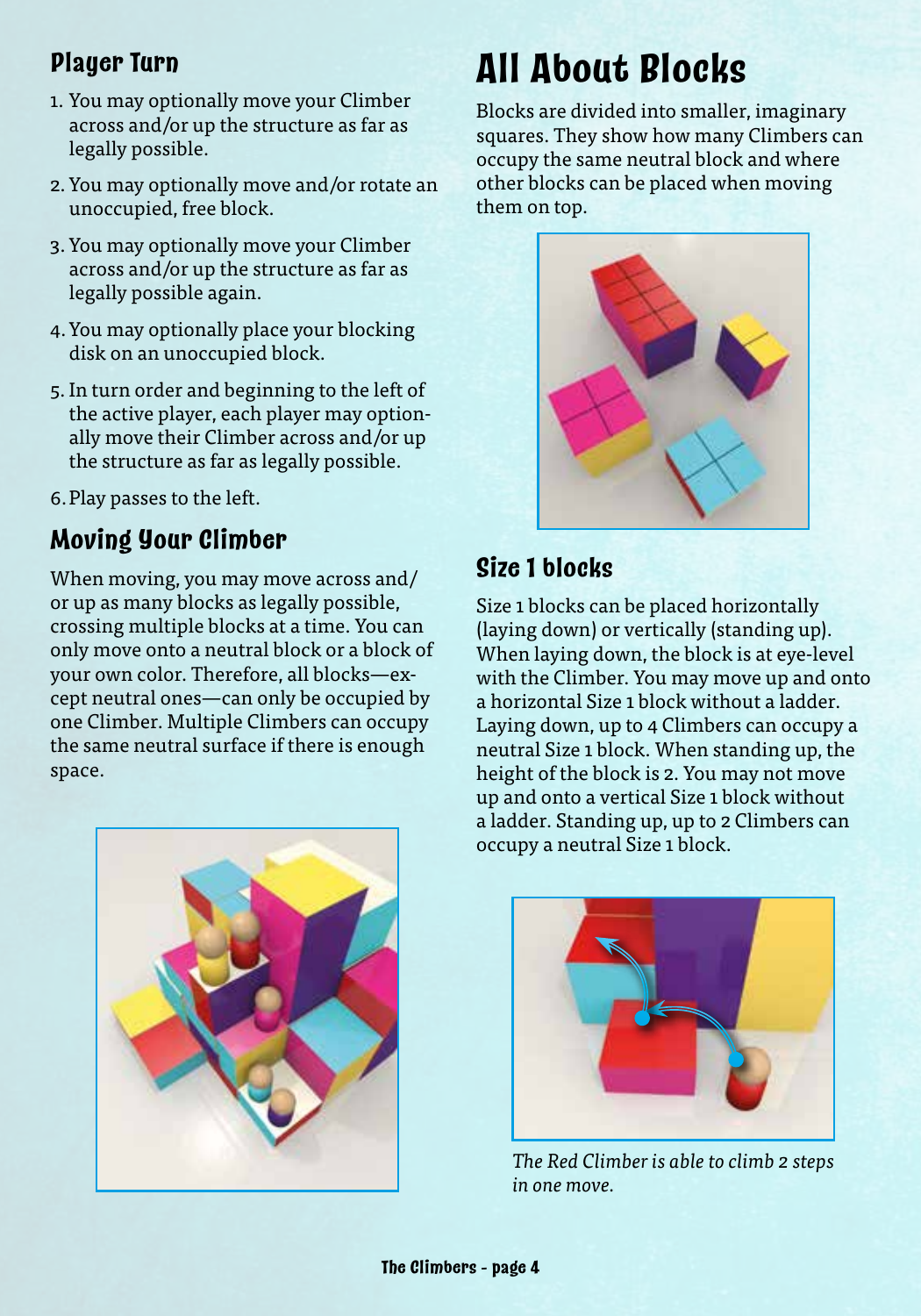#### **Size 2 blocks**

Size 2 blocks are cubes. These blocks have a height of 2. You may not move up the full height of a Size 2 block without a ladder. Up to 4 Climbers can occupy the neutral side of a Size 2 block.



*Size 2 blocks require a short or tall ladder to climb.*



*The neutral surface is fully occupied - the teal Climber cannot climb to the neutral surface!*

#### **Size 4 blocks**

Size 4 blocks can be placed horizontally (laying down) or vertically (standing up). When laying down, Size 4 blocks have a height of 2. You may not move up the full height of a horizontal Size 4 block without a ladder. Laying down, all Climbers can occupy a neutral Size 4 block. When standing up, the height of the block is 4. You may not move up the full height of a vertical Size 4 block without a tall ladder. Standing up, up to 4 Climbers can occupy a neutral Size 4 block.



*Vertical Size 4 blocks require a tall ladder to climb.*



*All 5 Climbers may occupy the neutral surface on the horizontal side of a Size 4 block.*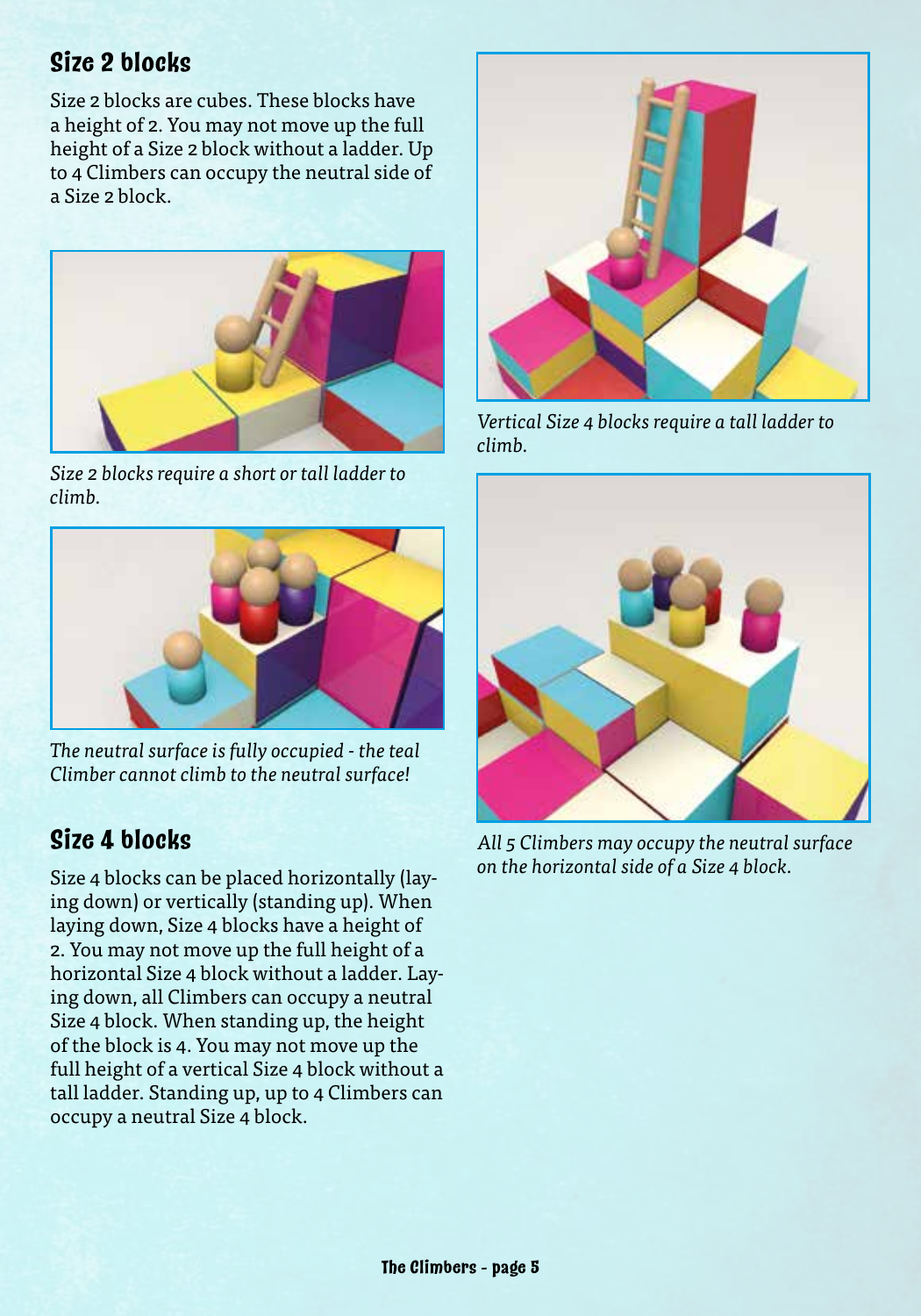## **Moving Across Blocks**

Any time when moving across blocks, you must follow these rules:

- You must move onto your own color or onto a neutral block.
- You may freely move upwards to a higher block if it is the same height of your Climber (equal to the height of a horizontal Size 1 block). If the height is taller than your Climber, you must use a ladder.
- If two blocks only touch at their corners, you cannot move diagonally between them.
- You must always move horizontally or upwards. You cannot move downwards to another block—even if you end up at the same or a higher level from where you originated.
- You cannot move onto a block that would then exceed the limit of allowable Climbers.
- You may use one or both of your ladders on the same turn.



*The Purple Climber cannot cross diagonally to the next block.*



*The Purple Climber may move across and upwards up to the topmost surface.*

## **The Ladders**

In general, any height taller than the height of your Climber requires the use of a ladder:

Short ladders can be used for a height of 2.



 Tall ladders can be used for a height of 2, 3, or 4.



- Ladders may only be used to climb the sides of a block. Ladders may not be used to climb diagonally or as bridges across gaps.
- Both ladders may be used on the same turn. However, the Climber must reach a surface in between using both ladders. Therefore, both ladders may not be combined into a single, very tall ladder.
- Once used, the ladder is immediately removed from the game.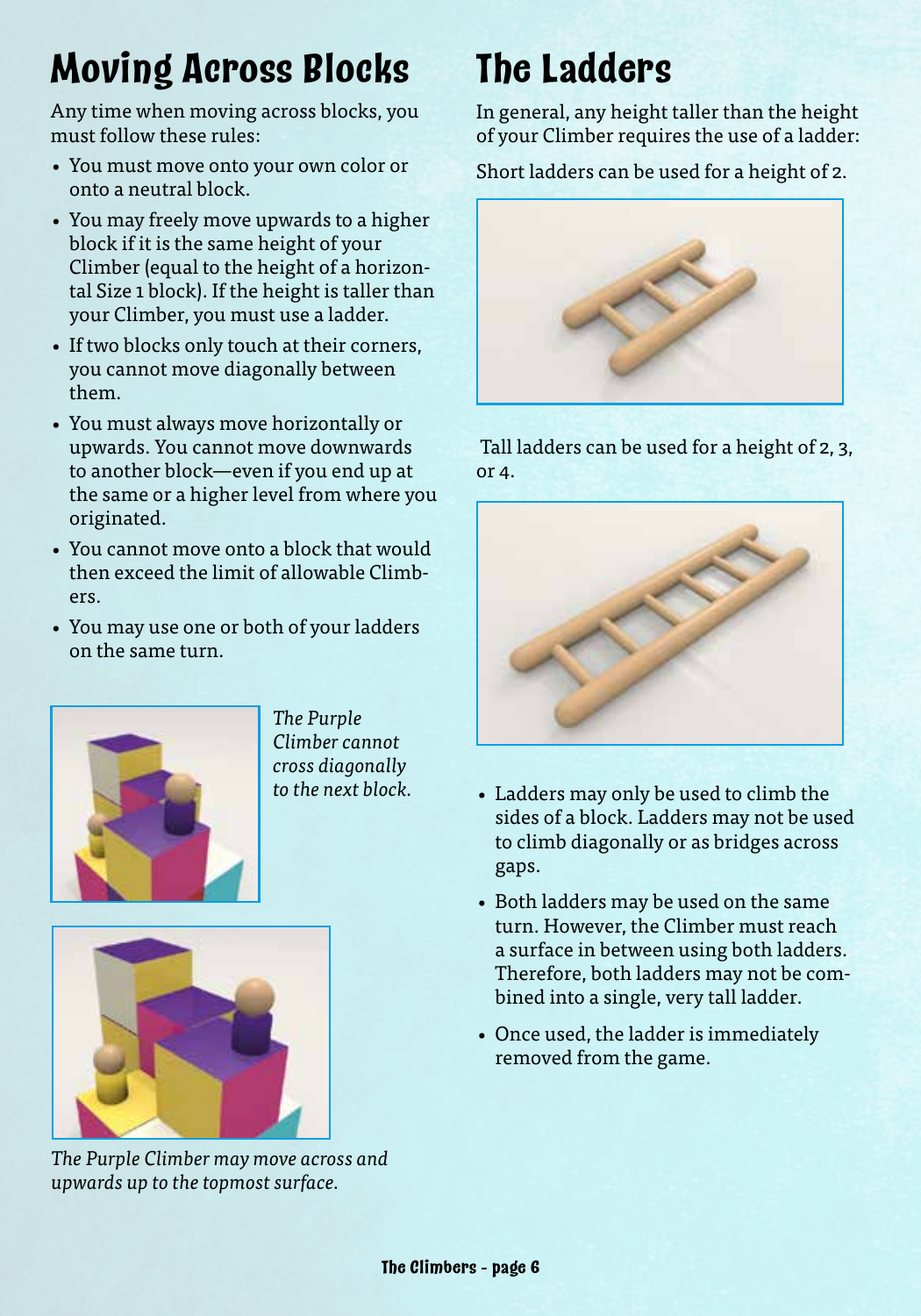## **Moving a Block**

When moving a block, you must follow these rules:

- Any block unoccupied by a Climber or a blocking disk, including the large neutral blocks, may be moved if no other block is on top of or partially on top of it.
- You may not move the block that the previous player before you just moved.
- You must place blocks with at least one of its sides touching the structure.
- Blocks may be rotated and placed back in the same spot.
- You may pick up and examine all sides of a block before moving it. If you return the block back to its original space without moving or rotating it, you may examine and move another block.
- The bottom side of each block must have full contact with the block(s) underneath. There cannot be any holes or overhanging blocks.
- It is possible to split the structure into separate parts.
- You may place a block on another block occupied by one or more Climbers by pushing the Climbers to make room for the block. You must follow the imaginary grid lines. Climbers may not be displaced from the block they occupy when placing the block.



*This Size 1 block displays the minimum requirements for placing a block: One of its imaginary squares touches another on the main structure.*



*Climbers may be pushed in order to place a block.*



*Holes and overhanging blocks are not allowed! The bottom side of each block must have full contact with the block(s) underneath.*